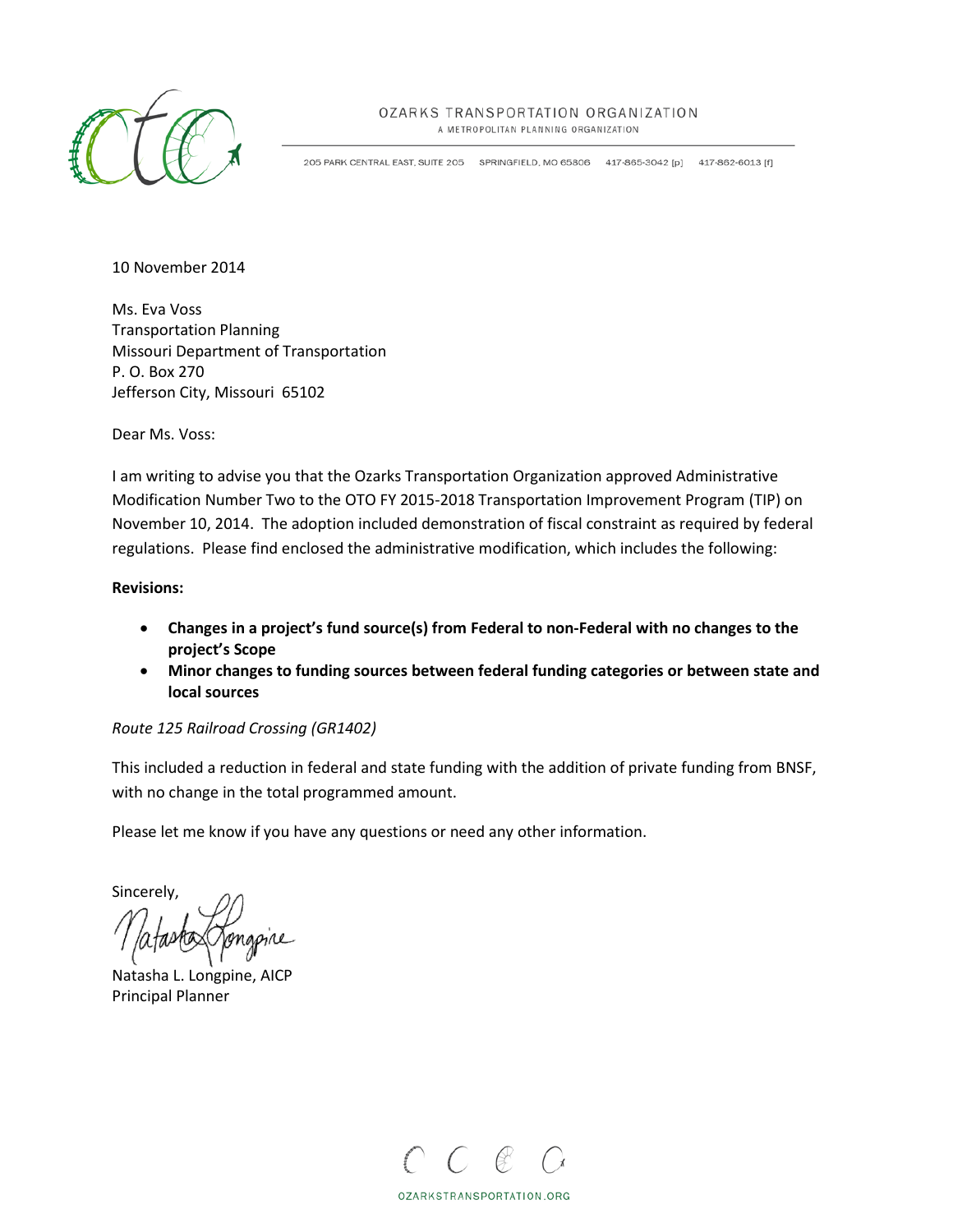

# **Transportation Improvement Program - FY 2015-2018**

Project Detail by Section and Project Number with Map

# **E) Roadways Section**

| <b>TIP # GR1402</b>       |                        | RTE. 125 RAILROAD CROSSING                                  |
|---------------------------|------------------------|-------------------------------------------------------------|
| Route                     | Rte. 125               |                                                             |
| From                      | Rte. 125               |                                                             |
| To                        | <b>BNSF Thayer Sub</b> |                                                             |
| <b>Location/Agency</b>    |                        | <b>Greene County</b>                                        |
| <b>Federal Agency</b>     |                        | <b>FHWA</b>                                                 |
| <b>Responsible Agency</b> |                        | <b>MoDOT</b>                                                |
|                           |                        | Federal Funding Category STP-RR Safety (Section 130)        |
|                           |                        | <b>MoDOT Funding Category</b> Grade Crossing Safety Account |
| <b>AC Year of Conv.</b>   |                        |                                                             |
| STIP#                     | 7S3041                 |                                                             |



## **Project Description**

| Location/Agency                                              |               | Greene County |             |               |        |        |              |
|--------------------------------------------------------------|---------------|---------------|-------------|---------------|--------|--------|--------------|
| <b>Federal Agency</b>                                        | <b>FHWA</b>   |               |             |               |        |        |              |
| <b>Responsible Agency</b>                                    |               | <b>MoDOT</b>  |             |               |        |        |              |
| Federal Funding Category STP-RR Safety (Section 130)         |               |               |             |               |        |        | E-Mo-D       |
| MoDOT Funding Category Grade Crossing Safety Account         |               |               |             |               |        |        |              |
| AC Year of Conv.                                             |               |               |             |               |        |        |              |
| STIP#                                                        | 7S3041        |               |             |               |        |        |              |
|                                                              |               |               |             |               |        |        |              |
| <b>Project Description</b>                                   |               |               |             |               |        |        |              |
| Railroad crossing grade separation 0.1 mile south of Rte. D. |               |               |             |               |        |        |              |
|                                                              |               |               |             |               |        |        |              |
|                                                              |               |               |             |               |        |        |              |
|                                                              |               |               |             |               |        |        |              |
| <b>Fund Code</b>                                             | <b>Source</b> | <b>Phase</b>  | FY2015      | <b>FY2016</b> | FY2017 | FY2018 | <b>Total</b> |
| FHWA (STP)                                                   | Federal       | <b>ENG</b>    | \$168,800   | \$0           | \$0    | \$0    | \$168,800    |
| MoDOT                                                        | <b>State</b>  | <b>ENG</b>    | \$42,200    | \$0           | \$0    | \$0    | \$42,200     |
| <b>FHWA (130)</b>                                            | Federal       | CON           | \$1,113,000 | \$0           | \$0    | \$0    | \$1,113,000  |
| MoDOT                                                        | <b>State</b>  | <b>CON</b>    | \$63,000    | \$0           | \$0    | \$0    | \$63,000     |
| MoDOT-GCSA                                                   | <b>State</b>  | CON           | \$1,112,000 | \$0           | \$0    | \$0    | \$1,112,000  |
| <b>Totals</b>                                                |               |               | \$2,499,000 | \$0           | \$0    | \$0    | \$2,499,000  |
|                                                              |               |               |             |               |        |        |              |
|                                                              |               |               |             |               |        |        |              |
|                                                              |               |               |             |               |        |        |              |
|                                                              |               |               |             |               |        |        |              |
|                                                              |               |               |             |               |        |        |              |
|                                                              |               |               |             |               |        |        |              |
|                                                              |               |               |             |               |        |        |              |
|                                                              |               |               |             |               |        |        |              |
|                                                              |               |               |             |               |        |        |              |
|                                                              |               |               |             |               |        |        |              |
|                                                              |               |               |             |               |        |        |              |
|                                                              |               |               |             |               |        |        |              |

## **Notes**

| Source of state funding: state transportation tax revenues for Grade Crossing Safety Prior Cost |                    | \$444,000   |
|-------------------------------------------------------------------------------------------------|--------------------|-------------|
| account.                                                                                        | <b>Future Cost</b> | \$0         |
|                                                                                                 | <b>Total Cost</b>  | \$2.943.000 |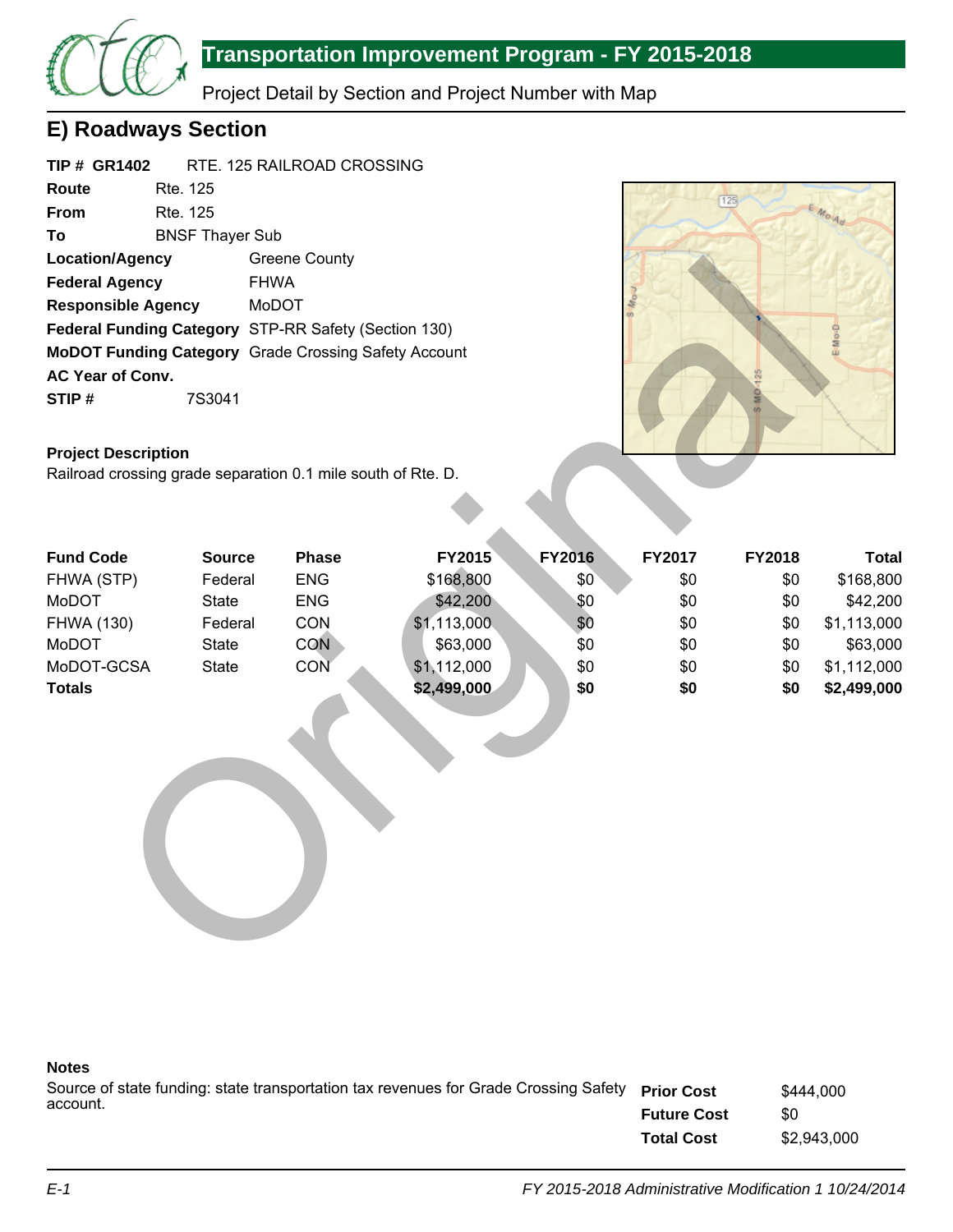

# **Transportation Improvement Program - FY 2015-2018**

Project Detail by Section and Project Number with Map

# **E) Roadways Section**

| <b>TIP # GR1402</b>       |                        | RTE. 125 RAILROAD CROSSING                                  |
|---------------------------|------------------------|-------------------------------------------------------------|
| Route                     | Rte. 125               |                                                             |
| From                      | Rte. 125               |                                                             |
| Τo                        | <b>BNSF Thayer Sub</b> |                                                             |
| <b>Location/Agency</b>    |                        | Greene County                                               |
| <b>Federal Agency</b>     |                        | <b>FHWA</b>                                                 |
| <b>Responsible Agency</b> |                        | MoDOT                                                       |
|                           |                        | Federal Funding Category STP-RR Safety (Section 130)        |
|                           |                        | <b>MoDOT Funding Category</b> Grade Crossing Safety Account |
| <b>AC Year of Conv.</b>   |                        |                                                             |
| STIP#                     | 7S3041                 |                                                             |



## **Project Description**

| <b>Federal Agency</b>                                                                      | <b>FHWA</b>   |            |             |        |        |        |              |
|--------------------------------------------------------------------------------------------|---------------|------------|-------------|--------|--------|--------|--------------|
| <b>Responsible Agency</b>                                                                  |               | MoDOT      |             |        |        |        |              |
| Federal Funding Category STP-RR Safety (Section 130)                                       |               |            |             |        |        |        | E-Mo-D       |
| MoDOT Funding Category Grade Crossing Safety Account                                       |               |            |             |        |        |        |              |
| AC Year of Conv.                                                                           |               |            |             |        |        |        |              |
| STIP#                                                                                      | 7S3041        |            |             |        |        | MO-125 |              |
|                                                                                            |               |            |             |        |        |        |              |
|                                                                                            |               |            |             |        |        |        |              |
| <b>Project Description</b><br>Railroad crossing grade separation 0.1 mile south of Rte. D. |               |            |             |        |        |        |              |
|                                                                                            |               |            |             |        |        |        |              |
|                                                                                            |               |            |             |        |        |        |              |
|                                                                                            |               |            |             |        |        |        |              |
| <b>Fund Code</b>                                                                           | <b>Source</b> | Phase      | FY2015      | FY2016 | FY2017 | FY2018 | <b>Total</b> |
| FHWA (STP)                                                                                 | Federal       | <b>ENG</b> | \$168,800   | \$0    | \$Ō    | \$0    | \$168,800    |
| MoDOT                                                                                      | <b>State</b>  | <b>ENG</b> | \$42,200    | \$0    | \$0    | \$0    | \$42,200     |
| <b>FHWA (130)</b>                                                                          | Federal       | <b>CON</b> | \$1,049,967 | \$0    | \$0    | \$0    | \$1,049,967  |
| MoDOT                                                                                      | <b>State</b>  | CON        | \$63,000    | \$0    | \$0    | \$0    | \$63,000     |
| MoDOT-GCSA                                                                                 | <b>State</b>  | CON        | \$1,048,968 | \$0    | \$0    | \$0    | \$1,048,968  |
| <b>OTHER</b>                                                                               | Other         | CON        | \$126,065   | \$0    | \$0    | \$0    | \$126,065    |
| <b>Totals</b>                                                                              |               |            | \$2,499,000 | \$0    | \$0    | \$0    | \$2,499,000  |
|                                                                                            |               |            |             |        |        |        |              |
|                                                                                            |               |            |             |        |        |        |              |
|                                                                                            |               |            |             |        |        |        |              |
|                                                                                            |               |            |             |        |        |        |              |
|                                                                                            |               |            |             |        |        |        |              |
|                                                                                            |               |            |             |        |        |        |              |
|                                                                                            |               |            |             |        |        |        |              |
|                                                                                            |               |            |             |        |        |        |              |
|                                                                                            |               |            |             |        |        |        |              |

## **Notes**

| Source of state funding: state transportation tax revenues for Grade Crossing Safety | <b>Prior Cost</b><br>\$444,000<br>\$0<br><b>Future Cost</b><br><b>Total Cost</b> |             |
|--------------------------------------------------------------------------------------|----------------------------------------------------------------------------------|-------------|
| account. Source of other funding: BNSF.                                              |                                                                                  |             |
|                                                                                      |                                                                                  | \$2,943,000 |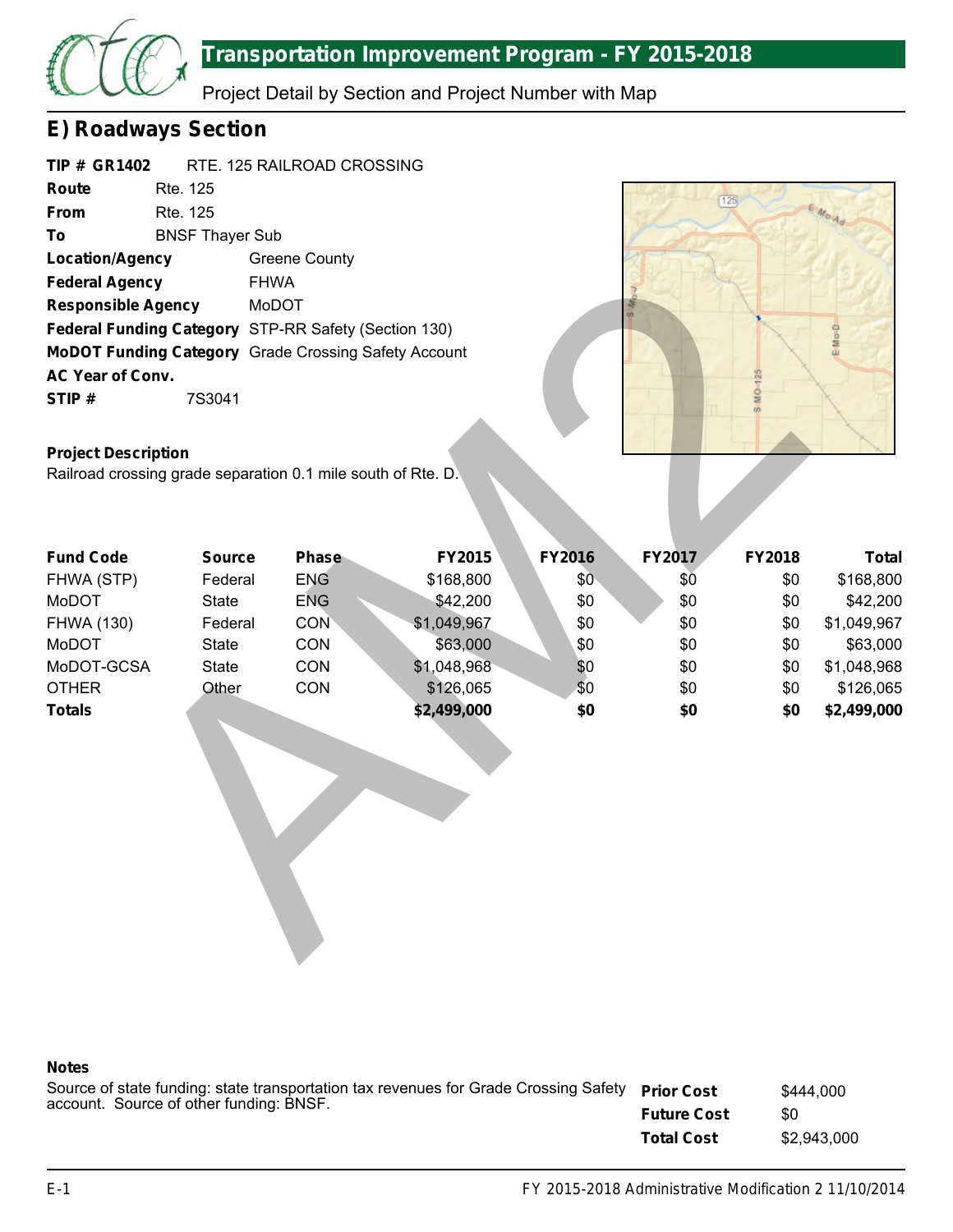#### **FINANCIAL SUMMARY**

**Roadways**

| YEARLY SUMMARY |              |           |                             |                   |                   |            |             |             |              |              |                 |              |              |
|----------------|--------------|-----------|-----------------------------|-------------------|-------------------|------------|-------------|-------------|--------------|--------------|-----------------|--------------|--------------|
|                |              |           |                             | Federal           |                   |            |             | Local       |              | <b>State</b> |                 | Other        |              |
| <b>PROJECT</b> | FHWA (STP-U) |           | FHWA (SAFETY) FHWA (BRIDGE) | <b>FHWA (STP)</b> | <b>FHWA (130)</b> | FHWA (HPP) | FHWA (BRO)  | LOCAL       | <b>MoDOT</b> | MoDOT-GCSA   | <b>MoDOT-AC</b> | <b>OTHER</b> | <b>TOTAL</b> |
| FY 2015        |              |           |                             |                   |                   |            |             |             |              |              |                 |              |              |
| BA1101         | \$8,000      | \$0       | \$0                         | \$0               | \$0               | \$0        | \$0         | \$2,000     | \$0          | \$0          | \$0             | \$0          | \$10,000     |
| CC0901         | \$0          | \$0       | \$0                         | \$0               | \$0               | \$0        | \$0         | \$0         | \$400        | \$0          | \$1,600         | \$0          | \$2,000      |
| CC1102         | \$0          | \$0       | \$0                         | \$0               | \$0               | \$0        | \$0         | \$0         | \$400        | \$0          | \$1,600         | \$0          | \$2,000      |
| CC1110         | \$2,072,000  | \$0       | \$0                         | \$0               | \$0               | \$0        | \$0         | \$1,557,044 | \$97,600     | \$0          | \$3,893,356     | \$0          | \$7,620,000  |
| GR1010         | \$0          | \$911,000 | \$0                         | \$0               | \$0               | \$0        | \$0         | \$0         | \$2,369,000  | \$0          | \$9,071,000     | \$0          | \$12,351,000 |
| GR1104         | \$0          | \$0       | \$0                         | \$0               | \$160,000         | \$0        | \$0         | \$0         | \$0          | \$40,000     | \$0             | \$0          | \$200.000    |
| GR1213         | \$0          | \$0       | \$0                         | \$0               | \$0               | \$0        | \$1,133,600 | \$283,400   | \$0          | \$0          | \$0             | \$0          | \$1,417,000  |
| GR1312         | \$0          | \$0       | \$0                         | \$0               | \$0               | \$0        | \$371,200   | \$92,800    | \$0          | \$0          | \$0             | \$0          | \$464,000    |
| GR1402         | \$0          | \$0       | \$0                         | \$168,800         | \$1,049,967       | \$0        | \$0         | \$0         | \$105,200    | \$1,048,968  | \$0             | \$126,065    | \$2,499,000  |
| GR1403         | \$0          | \$0       | \$0                         | \$0               | \$0               | \$0        | \$0         | \$0         | \$400        | \$0          | \$1,600         | \$0          | \$2,000      |
| GR1408         | \$0          | \$0       | \$0                         | \$0               | \$0               | \$0        | \$0         | \$0         | \$400        | \$0          | \$1,600         | \$0          | \$2,000      |
| MO1105         | \$0          | \$0       | \$0                         | \$0               | \$0               | \$0        | \$0         | \$0         | \$284,000    | \$0          | \$0             | \$0          | \$284,000    |
| MO1201         | \$0          | \$1,800   | \$0                         | \$0               | \$0               | \$0        | \$0         | \$0         | \$200        | \$0          | \$0             | \$0          | \$2,000      |
| MO1404         | \$0          | \$0       | \$0                         | \$0               | \$0               | \$0        | \$0         | \$0         | \$400        | \$0          | \$1,600         | \$0          | \$2,000      |
| MO1405         | \$0          | \$0       | \$0                         | \$0               | \$0               | \$0        | \$0         | \$0         | \$25,000     | \$0          | \$0             | \$0          | \$25,000     |
| MO1408         | \$0          | \$0       | \$0                         | \$0               | \$0               | \$0        | \$0         | \$0         | \$196,000    | \$0          | \$784.000       | \$0          | \$980,000    |
| MO1409         | \$0          | \$0       | \$0                         | \$0               | \$0               | \$0        | \$0         | \$0         | \$330,800    | \$0          | \$1,323,200     | \$0          | \$1,654,000  |
| MO1501         | \$0          | \$32,000  | \$0                         | \$0               | \$0               | \$0        | \$0         | \$0         | \$0          | \$0          | \$0             | \$0          | \$32,000     |
| MO1503         | \$276,000    | \$0       | \$0                         | \$0               | \$0               | \$0        | \$0         | \$69,000    | \$134,600    | \$0          | \$538,400       | \$0          | \$1,018,000  |
| MO1504         | \$0          | \$0       | \$0                         | \$0               | \$0               | \$0        | \$0         | \$0         | \$21,600     | \$0          | \$194,400       | \$0          | \$216,000    |
| MO1505         | \$0          | \$0       | \$0                         | \$0               | \$0               | \$0        | \$0         | \$0         | \$37,800     | \$0          | \$151,200       | \$0          | \$189,000    |
| MO1601         | \$0          | \$0       | \$0                         | \$0               | \$0               | \$0        | \$0         | \$0         | \$2,000      | \$0          | \$0             | \$0          | \$2,000      |
| MO1604         | \$0          | \$55,800  | \$0                         | \$0               | \$0               | \$0        | \$0         | \$0         | \$6,200      | \$0          | \$0             | \$0          | \$62,000     |
| MO1605         | \$0          | \$0       | \$0                         | \$0               | \$0               | \$0        | \$0         | \$0         | \$400        | \$0          | \$1,600         | \$0          | \$2,000      |
| MO1705         | \$0          | \$0       | \$0                         | \$0               | \$0               | \$0        | \$0         | \$0         | \$400        | \$0          | \$1,600         | \$0          | \$2,000      |
| NX0906         | \$0          | \$0       | \$0                         | \$0               | \$0               | \$0        | \$0         | \$0         | \$10,800     | \$0          | \$43,200        | \$0          | \$54,000     |
| OK1401         | \$0          | \$0       | \$0                         | \$0               | \$0               | \$0        | \$0         | \$0         | \$400        | \$0          | \$1,600         | \$0          | \$2,000      |
| RG0901         | \$0          | \$0       | \$0                         | \$0               | \$0               | \$0        | \$0         | \$0         | \$400        | \$0          | \$1,600         | \$0          | \$2,000      |
| RG1201         | \$0          | \$0       | \$0                         | \$0               | \$0               | \$0        | \$0         | \$0         | \$400        | \$0          | \$1,600         | \$0          | \$2,000      |
| RP1401         | \$0          | \$0       | \$0                         | \$0               | \$0               | \$0        | \$0         | \$0         | \$400        | \$0          | \$1,600         | \$0          | \$2,000      |
| SP1018         | \$0          | \$0       | \$248,000                   | \$0               | \$0               | \$0        | \$0         | \$0         | \$62,000     | \$0          | \$0             | \$0          | \$310,000    |
| SP1106         | \$0          | \$0       | \$0                         | \$0               | \$0               | \$0        | \$0         | \$0         | \$1,000      | \$0          | \$4,000         | \$0          | \$5,000      |
| SP1109         | \$1,966,300  | \$0       | \$0                         | \$0               | \$2,250,000       | \$0        | \$0         | \$0         | \$1,433,140  | \$750,000    | \$4,016,560     | \$0          | \$10,416,000 |
| SP1112         | \$0          | \$0       | \$0                         | \$0               | \$0               | \$0        | \$0         | \$0         | \$400        | \$0          | \$1,600         | \$0          | \$2,000      |
| SP1114         | \$0          | \$0       | \$0                         | \$0               | \$160,000         | \$0        | \$0         | \$0         | \$0          | \$40,000     | \$0             | \$0          | \$200,000    |
| SP1120         | \$0          | \$0       | \$0                         | \$0               | \$4,000           | \$0        | \$0         | \$0         | \$0          | \$1,000      | \$0             | \$0          | \$5,000      |
| SP1204         | \$0          | \$0       | \$0                         | \$0               | \$0               | \$0        | \$0         | \$0         | \$400        | \$0          | \$1,600         | \$0          | \$2,000      |
| SP1209         | \$0          | \$0       | \$0                         | \$499,915         | \$0               | \$0        | \$0         | \$124,979   | \$0          | \$0          | \$0             | \$0          | \$624,894    |
| SP1315         | \$0          | \$0       | \$0                         | \$0               | \$0               | \$0        | \$0         | \$0         | \$88,200     | \$0          | \$352,800       | \$0          | \$441,000    |
| SP1316         | \$0          | \$0       | \$0                         | \$0               | \$0               | \$0        | \$0         | \$0         | \$391,800    | \$0          | \$1,567,200     | \$0          | \$1,959,000  |
| SP1318         | \$0          | \$0       | \$0                         | \$0               | \$0               | \$0        | \$0         | \$0         | \$233,000    | \$0          | \$932,000       | \$0          | \$1,165,000  |
| SP1321         | \$10,000     | \$0       | \$0                         | \$0               | \$0               | \$0        | \$0         | \$3,984     | \$0          | \$0          | \$0             | \$0          | \$13,984     |
| SP1323         | \$47,000     | \$0       | \$0                         | \$0               | \$0               | \$0        | \$0         | \$10,000    | \$32,600     | \$0          | \$126,400       | \$0          | \$216,000    |

*FY 2015 continued on next page*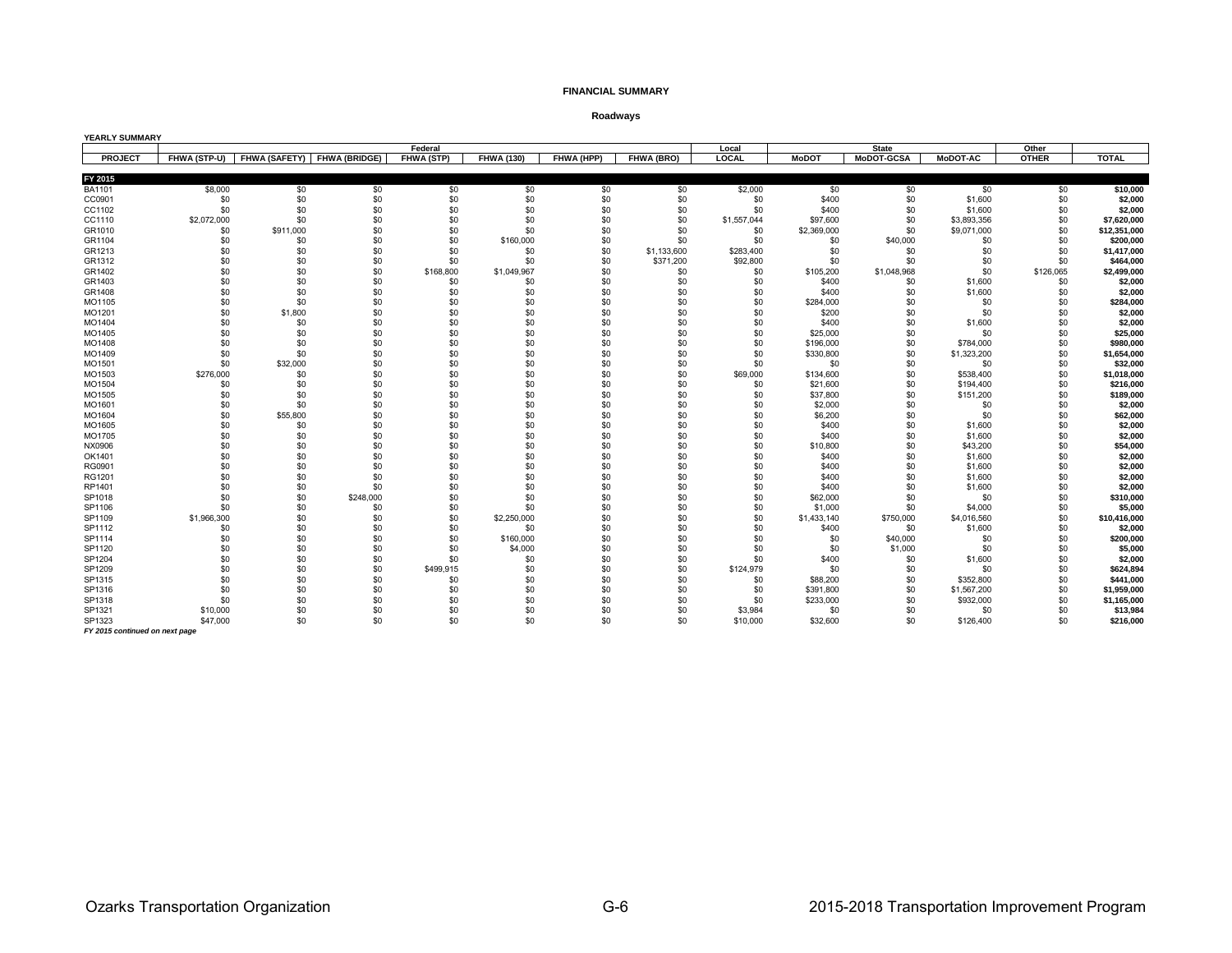#### **FINANCIAL SUMMARY**

### **Roadways**

| Federal<br><b>State</b><br>Other<br>Local<br><b>PROJECT</b><br>FHWA (SAFETY)<br><b>FHWA (BRIDGE)</b><br><b>FHWA (STP)</b><br>FHWA (130)<br>FHWA (HPP)<br>FHWA (BRO)<br><b>LOCAL</b><br><b>MoDOT</b><br><b>MoDOT-GCSA</b><br><b>MoDOT-AC</b><br><b>OTHER</b><br>FHWA (STP-U)<br>FY 2015 continued<br>\$0<br>\$0<br>\$0<br>\$0<br>\$0<br>\$0<br>\$1,000<br>\$0<br>\$0<br>SP1401<br>\$0<br>\$0<br>\$4,000<br>\$0<br>\$0<br>\$0<br>\$0<br>SP1403<br>\$0<br>\$0<br>\$0<br>\$0<br>\$0<br>\$120,200<br>\$480,800<br>\$0 | <b>TOTAL</b><br>\$5,000<br>\$601,000<br>\$2,000<br>\$1,277,000<br>\$73,000<br>\$200,000 |
|------------------------------------------------------------------------------------------------------------------------------------------------------------------------------------------------------------------------------------------------------------------------------------------------------------------------------------------------------------------------------------------------------------------------------------------------------------------------------------------------------------------|-----------------------------------------------------------------------------------------|
|                                                                                                                                                                                                                                                                                                                                                                                                                                                                                                                  |                                                                                         |
|                                                                                                                                                                                                                                                                                                                                                                                                                                                                                                                  |                                                                                         |
|                                                                                                                                                                                                                                                                                                                                                                                                                                                                                                                  |                                                                                         |
|                                                                                                                                                                                                                                                                                                                                                                                                                                                                                                                  |                                                                                         |
|                                                                                                                                                                                                                                                                                                                                                                                                                                                                                                                  |                                                                                         |
| \$0<br>\$0<br>\$0<br>\$0<br>\$0<br>\$0<br>\$0<br>SP1405<br>\$0<br>\$0<br>\$400<br>\$1,600<br>\$0                                                                                                                                                                                                                                                                                                                                                                                                                 |                                                                                         |
| \$0<br>\$0<br>\$0<br>\$0<br>\$0<br>\$0<br>\$0<br>\$0<br>SP1408<br>\$0<br>\$0<br>\$255,400<br>\$1,021,600                                                                                                                                                                                                                                                                                                                                                                                                         |                                                                                         |
| \$0<br>\$0<br>\$0<br>\$0<br>\$0<br>\$0<br>\$0<br>\$0<br>\$0<br>SP1409<br>\$0<br>\$7,300<br>\$65,700                                                                                                                                                                                                                                                                                                                                                                                                              |                                                                                         |
| \$0<br>\$0<br>\$0<br>\$0<br>\$0<br>\$0<br>\$0<br>\$0<br>\$0<br>\$0<br>SP1410<br>\$40,000<br>\$160,000                                                                                                                                                                                                                                                                                                                                                                                                            |                                                                                         |
| \$0<br>\$0<br>\$0<br>\$0<br>\$0<br>\$0<br>\$0<br>\$0<br>\$0<br>SP1411<br>\$0<br>\$109,600<br>\$438,400                                                                                                                                                                                                                                                                                                                                                                                                           | \$548,000                                                                               |
| \$0<br>\$0<br>\$0<br>\$0<br>\$0<br>\$0<br>\$0<br>\$0<br>SP1415<br>\$0<br>\$22,800<br>\$0<br>\$91,200                                                                                                                                                                                                                                                                                                                                                                                                             | \$114,000                                                                               |
| \$0<br>\$0<br>\$0<br>\$0<br>\$0<br>\$0<br>\$0<br>SP1416<br>\$0<br>\$0<br>\$400<br>\$1,600<br>\$0                                                                                                                                                                                                                                                                                                                                                                                                                 | \$2,000                                                                                 |
| \$0<br>\$0<br>\$0<br>\$0<br>\$0<br>SP1501<br>\$0<br>\$0<br>\$0<br>\$0<br>\$75,200<br>\$300,800<br>\$0                                                                                                                                                                                                                                                                                                                                                                                                            | \$376,000                                                                               |
| \$0<br>\$0<br>\$0<br>\$0<br>\$0<br>\$0<br>\$0<br>WI1301<br>\$0<br>\$0<br>\$1,000<br>\$4,000<br>\$0                                                                                                                                                                                                                                                                                                                                                                                                               | \$5,000                                                                                 |
| \$0<br>\$0<br>\$0<br>\$0<br>\$0<br>WI1501<br>\$40,000<br>\$0<br>\$0<br>\$0<br>\$10,000<br>\$0<br>\$0                                                                                                                                                                                                                                                                                                                                                                                                             | \$50.000                                                                                |
| <b>SUBTOTAL</b><br>\$4,419,300<br>\$1,000,600<br>\$248,000<br>\$668,715<br>\$3,623,967<br>\$0<br>\$1,504,800<br>\$1,879,968<br>\$126,065<br>\$2,153,207<br>\$6,501,040<br>\$25,588,216                                                                                                                                                                                                                                                                                                                           | \$47,713,878                                                                            |
|                                                                                                                                                                                                                                                                                                                                                                                                                                                                                                                  |                                                                                         |
| FY 2016                                                                                                                                                                                                                                                                                                                                                                                                                                                                                                          |                                                                                         |
| \$0<br>\$0<br>\$0<br>\$0<br>CC0901<br>\$0<br>\$0<br>\$0<br>\$0<br>\$0<br>\$400<br>\$1,600<br>\$0                                                                                                                                                                                                                                                                                                                                                                                                                 | \$2,000                                                                                 |
| \$0<br>\$0<br>\$0<br>\$0<br>\$0<br>\$0<br>\$0<br>CC1102<br>\$0<br>\$0<br>\$400<br>\$1,600<br>\$0                                                                                                                                                                                                                                                                                                                                                                                                                 | \$2,000                                                                                 |
| \$0<br>\$0<br>\$0<br>\$0<br>\$0<br>\$32,000<br>\$0<br>\$0<br>GR1104<br>\$128,000<br>\$0<br>\$0<br>\$0                                                                                                                                                                                                                                                                                                                                                                                                            | \$160,000                                                                               |
| \$0<br>\$0<br>\$0<br>\$0<br>\$0<br>\$0<br>GR1403<br>\$0<br>\$0<br>\$400<br>\$0<br>\$1,600<br>\$0                                                                                                                                                                                                                                                                                                                                                                                                                 | \$2,000                                                                                 |
| \$0<br>\$0<br>\$0<br>\$0<br>\$0<br>\$0<br>GR1408<br>\$0<br>\$0<br>\$400<br>\$0<br>\$1,600<br>\$0                                                                                                                                                                                                                                                                                                                                                                                                                 | \$2,000                                                                                 |
| \$0<br>\$0<br>\$0<br>\$0<br>\$0<br>MO1105<br>\$0<br>\$0<br>\$0<br>\$284,000<br>\$0<br>\$0<br>\$0                                                                                                                                                                                                                                                                                                                                                                                                                 | \$284,000                                                                               |
| \$0<br>\$0<br>\$0<br>MO1201<br>\$0<br>\$2,700<br>\$0<br>\$0<br>\$0<br>\$0<br>\$300<br>\$0<br>\$0                                                                                                                                                                                                                                                                                                                                                                                                                 | \$3,000                                                                                 |
| \$0<br>\$0<br>\$0<br>\$0<br>\$0<br>MO1404<br>\$0<br>\$0<br>\$0<br>\$0<br>\$4,800<br>\$19,200<br>\$0                                                                                                                                                                                                                                                                                                                                                                                                              | \$24,000                                                                                |
| \$0<br>\$0<br>\$0<br>\$0<br>\$0<br>\$0<br>\$0<br>\$0<br>\$3,000<br>\$0<br>\$0<br>MO1601<br>\$50,000                                                                                                                                                                                                                                                                                                                                                                                                              | \$53,000                                                                                |
| \$284,000<br>\$0<br>\$0<br>\$0<br>\$0<br>\$0<br>\$0<br>\$0<br>\$71,000<br>\$0<br>MO1603<br>\$134,600<br>\$538,400                                                                                                                                                                                                                                                                                                                                                                                                | \$1,028,000                                                                             |
| \$0<br>\$0<br>\$0<br>\$0<br>\$0<br>\$0<br>\$0<br>\$0<br>\$0<br>\$0<br>MO1604<br>\$980,100<br>\$108,900                                                                                                                                                                                                                                                                                                                                                                                                           | \$1,089,000                                                                             |
| \$0<br>\$0<br>\$0<br>\$0<br>\$0<br>\$0<br>MO1605<br>\$0<br>\$0<br>\$0<br>\$155,200<br>\$0<br>\$38,800                                                                                                                                                                                                                                                                                                                                                                                                            | \$194,000                                                                               |
| \$0<br>\$0<br>\$0<br>\$0<br>\$0<br>\$0<br>\$0<br>\$0<br>\$0<br>MO1705<br>\$0<br>\$400<br>\$1,600                                                                                                                                                                                                                                                                                                                                                                                                                 | \$2,000                                                                                 |
| \$1,307,001<br>\$0<br>\$0<br>\$0<br>\$0<br>\$0<br>\$0<br>\$0<br>\$0<br>NX0906<br>\$326,750<br>\$362,000<br>\$1,448,000                                                                                                                                                                                                                                                                                                                                                                                           | \$3,443,751                                                                             |
| \$0<br>\$0<br>\$0<br>\$0<br>\$0<br>\$0<br>\$0<br>\$0<br>\$0<br>\$400<br>\$1,600<br>\$0<br>OK1401                                                                                                                                                                                                                                                                                                                                                                                                                 | \$2,000                                                                                 |
| \$0<br>\$0<br>\$0<br>\$0<br>\$0<br>\$0<br>\$0<br>RG0901<br>\$0<br>\$0<br>\$400<br>\$1,600<br>\$0                                                                                                                                                                                                                                                                                                                                                                                                                 | \$2,000                                                                                 |
| \$0<br>\$0<br>\$0<br>\$0<br>\$0<br>\$0<br>\$0<br>\$0<br>\$0<br>\$1,400<br>\$5,600<br>\$0<br>RG1201                                                                                                                                                                                                                                                                                                                                                                                                               | \$7,000                                                                                 |
| \$0<br>\$0<br>\$0<br>\$0<br>RP1401<br>\$0<br>\$0<br>\$0<br>\$0<br>\$0<br>\$41,000<br>\$164,000<br>\$0                                                                                                                                                                                                                                                                                                                                                                                                            | \$205,000                                                                               |
| \$0<br>\$0<br>\$0<br>SP1018<br>\$0<br>\$4,651,200<br>\$0<br>\$0<br>\$0<br>\$0<br>\$1,162,800<br>\$0<br>\$0                                                                                                                                                                                                                                                                                                                                                                                                       | \$5,814,000                                                                             |
| \$0<br>\$0<br>\$0<br>\$0<br>\$0<br>SP1106<br>\$0<br>\$0<br>\$0<br>\$0<br>\$1,600<br>\$0<br>\$400                                                                                                                                                                                                                                                                                                                                                                                                                 | \$2,000                                                                                 |
| \$0<br>\$0<br>\$0<br>\$0<br>\$0<br>\$0<br>\$0<br>SP1112<br>\$0<br>\$0<br>\$64,000<br>\$0<br>\$16,000                                                                                                                                                                                                                                                                                                                                                                                                             | \$80,000                                                                                |
| \$0<br>\$0<br>\$0<br>\$0<br>\$0<br>\$0<br>\$0<br>\$0<br>\$0<br>SP1204<br>\$0<br>\$400<br>\$1,600                                                                                                                                                                                                                                                                                                                                                                                                                 | \$2,000                                                                                 |
| \$10,000<br>\$0<br>\$0<br>\$0<br>\$0<br>\$0<br>\$0<br>\$0<br>\$0<br>SP1321<br>\$3,984<br>\$0<br>\$0                                                                                                                                                                                                                                                                                                                                                                                                              | \$13,984                                                                                |
| \$681,000<br>\$0<br>\$0<br>\$0<br>\$0<br>\$0<br>\$0<br>\$172,000<br>\$0<br>\$0<br>SP1323<br>\$626,400<br>\$156,600                                                                                                                                                                                                                                                                                                                                                                                               | \$1,636,000                                                                             |
| \$0<br>\$0<br>\$0<br>\$0<br>SP1401<br>\$0<br>\$0<br>\$0<br>\$0<br>\$0<br>\$5,200<br>\$20,800<br>\$0                                                                                                                                                                                                                                                                                                                                                                                                              | \$26,000                                                                                |
| \$0<br>\$0<br>\$0<br>\$0<br>SP1405<br>\$0<br>\$0<br>\$0<br>\$0<br>\$0<br>\$400<br>\$1,600<br>\$0                                                                                                                                                                                                                                                                                                                                                                                                                 | \$2,000                                                                                 |
| \$0<br>\$0<br>\$0<br>\$0<br>\$0<br>SP1409<br>\$0<br>\$0<br>\$0<br>\$0<br>\$8,967,600<br>\$0<br>\$996,400                                                                                                                                                                                                                                                                                                                                                                                                         | \$9,964,000                                                                             |
| \$0<br>\$0<br>\$0<br>\$0<br>\$0<br>SP1410<br>\$0<br>\$0<br>\$0<br>\$0<br>\$1,833,000<br>\$7,332,000<br>\$0                                                                                                                                                                                                                                                                                                                                                                                                       | \$9,165,000                                                                             |
| \$0<br>SP1415<br>\$734,000<br>\$0<br>\$0<br>\$0<br>\$0<br>\$0<br>\$0<br>\$298,000<br>\$0<br>\$184,000<br>\$74,000                                                                                                                                                                                                                                                                                                                                                                                                | \$1,290,000                                                                             |
| \$0<br>\$0<br>\$0<br>\$0<br>\$0<br>\$0<br>\$0<br>\$0<br>\$0<br>WI1301<br>\$0<br>\$10,000<br>\$40,000                                                                                                                                                                                                                                                                                                                                                                                                             | \$50,000                                                                                |
| \$0<br><b>SUBTOTAL</b><br>\$3.016.001<br>\$1,032,800<br>\$4,651,200<br>\$0<br>\$128,000<br>\$0<br>\$32,000<br>\$0<br>\$757.734<br>\$5,236,800<br>\$19,695,200                                                                                                                                                                                                                                                                                                                                                    | \$34,549,735                                                                            |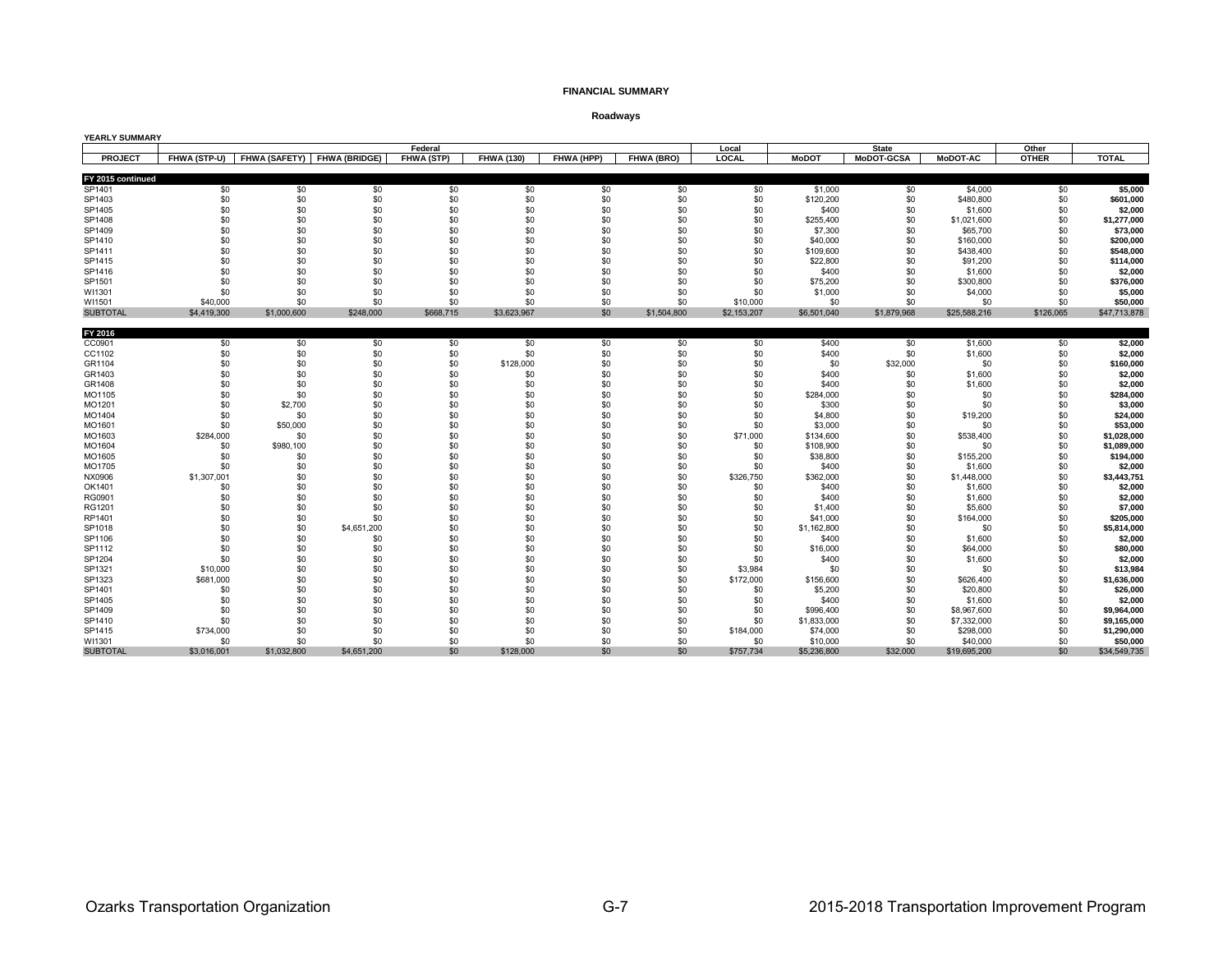#### **FINANCIAL SUMMARY**

### **Roadways**

| YEARLY SUMMARY     |              |             |                             |                   |             |            |             |              |              |                   |              |              |               |
|--------------------|--------------|-------------|-----------------------------|-------------------|-------------|------------|-------------|--------------|--------------|-------------------|--------------|--------------|---------------|
|                    |              |             |                             | Federal           |             |            |             | Local        |              | <b>State</b>      |              | Other        |               |
| <b>PROJECT</b>     | FHWA (STP-U) |             | FHWA (SAFETY) FHWA (BRIDGE) | <b>FHWA (STP)</b> | FHWA (130)  | FHWA (HPP) | FHWA (BRO)  | <b>LOCAL</b> | <b>MoDOT</b> | <b>MoDOT-GCSA</b> | MoDOT-AC     | <b>OTHER</b> | <b>TOTAL</b>  |
|                    |              |             |                             |                   |             |            |             |              |              |                   |              |              |               |
| FY 2017            |              |             |                             |                   |             |            |             |              |              |                   |              |              |               |
| CC0901             | \$0          | \$0         | \$0                         | \$0               | \$0         | \$0        | \$0         | \$0          | \$400        | \$0               | \$1,600      | \$0          | \$2,000       |
| CC1102             | \$0          | \$0         | \$0                         | \$0               | \$0         | \$0        | \$0         | \$0          | \$400        | \$0               | \$1,600      | \$0          | \$2,000       |
| GR1403             | \$0          | \$0         | \$0                         | \$0               | \$0         | \$0        | \$0         | \$0          | \$400        | \$0               | \$1,600      | \$0          | \$2,000       |
| MO1105             | \$0          | \$0         | \$0                         | \$0               | \$0         | \$0        | \$0         | \$0          | \$284,000    | \$0               | \$0          | \$0          | \$284,000     |
| MO1201             | \$0          | \$80,100    | \$0                         | \$0               | \$0         | \$0        | \$0         | \$0          | \$8,900      | \$0               | \$0          | \$0          | \$89,000      |
| MO1404             | \$0          | \$0         | \$0                         | \$0               | \$0         | \$0        | \$0         | \$0          | \$1,115,800  | \$0               | \$4,463,200  | \$0          | \$5,579,000   |
| MO1701             | \$292,000    | \$0         | \$0                         | \$0               | \$0         | \$0        | \$0         | \$73,000     | \$134,600    | \$0               | \$538,400    | \$0          | \$1,038,000   |
| MO1705             | \$0          | \$0         | \$0                         | \$0               | \$0         | \$0        | \$0         | \$0          | \$40,000     | \$0               | \$160,000    | \$0          | \$200,000     |
| OK1401             | \$0          | \$0         | \$0                         | \$0               | \$0         | \$0        | \$0         | \$0          | \$400        | \$0               | \$1,600      | \$0          | \$2,000       |
| RG0901             | \$0          | \$0         | \$0                         | \$0               | \$0         | \$0        | \$0         | \$0          | \$400        | \$0               | \$1,600      | \$0          | \$2,000       |
| RG1201             | \$0          | \$C         | \$0                         | \$0               | \$0         | \$0        | \$0         | \$0          | \$67,600     | \$0               | \$270,400    | \$0          | \$338,000     |
| SP1106             | \$0          | \$0         | \$0                         | \$0               | \$0         | \$0        | \$0         | \$0          | \$400        | \$0               | \$1,600      | \$0          | \$2,000       |
| SP1112             | \$0          | \$0         | \$0                         | \$0               | \$0         | \$0        | \$0         | \$0          | \$30,000     | \$0               | \$120,000    | \$0          | \$150,000     |
| SP1204             | \$0          | \$0         | \$0                         | \$0               | \$0         | \$0        | \$0         | \$0          | \$205,200    | \$0               | \$820,800    | \$0          | \$1,026,000   |
| SP1401             | \$0          | \$0         | \$0                         | \$0               | \$0         | \$0        | \$0         | \$0          | \$91,600     | \$0               | \$366,400    | \$0          | \$458,000     |
| SP1405             | \$0          | \$0         | \$0                         | \$0               | \$0         | \$0        | \$0         | \$0          | \$400        | \$0               | \$1,600      | \$0          | \$2,000       |
| SP1415             | \$1,089,292  | \$0         | \$0                         | \$0               | \$0         | \$0        | \$0         | \$271.823    | \$326,777    | \$0               | \$1,305,108  | \$0          | \$2,993,000   |
| WI1301             | \$0          | \$0         | \$0                         | \$0               | \$0         | \$0        | \$0         | \$0          | \$164,800    | \$0               | \$659,200    | \$0          | \$824,000     |
| <b>SUBTOTAL</b>    | \$1,381,292  | \$80,100    | \$0                         | \$0               | \$0         | \$0        | \$0         | \$344.823    | \$2,472,077  | \$0               | \$8,714,708  | \$0          | \$12,993,000  |
|                    |              |             |                             |                   |             |            |             |              |              |                   |              |              |               |
| FY 2018            |              |             |                             |                   |             |            |             |              |              |                   |              |              |               |
| CC0901             | \$0          | \$0         | \$0                         | \$0               | \$0         | \$0        | \$0         | \$0          | \$400        | \$0               | \$1,600      | \$0          | \$2,000       |
| CC1102             | \$0          | \$0         | \$0                         | \$0               | \$0         | \$0        | \$0         | \$0          | \$400        | \$0               | \$1,600      | \$0          | \$2,000       |
| GR1403             | \$0          | \$0         | \$0                         | \$0               | \$0         | \$0        | \$0         | \$0          | \$400        | \$0               | \$1,600      | \$0          | \$2,000       |
| MO1105             | \$0          | \$0         | \$0                         | \$0               | \$0         | \$0        | \$0         | \$0          | \$284,000    | \$0               | \$0          | \$0          | \$284,000     |
| MO1801             | \$300,000    | \$0         | \$0                         | \$0               | \$0         | \$0        | \$0         | \$75,000     | \$134,600    | \$0               | \$538,400    | \$0          | \$1,048,000   |
| OK1401             | \$0          | \$0         | \$0                         | \$0               | \$0         | \$0        | \$0         | \$0          | \$400        | \$0               | \$1,600      | \$0          | \$2,000       |
| RG0901             | \$0          | \$0         | \$0                         | \$0               | \$0         | \$0        | \$0         | \$0          | \$400        | \$0               | \$1,600      | \$0          | \$2,000       |
| SP1106             | \$0          | \$0         | \$0                         | \$100,000         | \$0         | \$0        | \$0         | \$1,179,000  | \$313,000    | \$0               | \$1,252,000  | \$0          | \$2,844,000   |
| SP1112             | \$0          | \$0         | \$0                         | \$0               | \$0         | \$166,134  | \$0         | \$0          | \$792,000    | \$0               | \$3,001,866  | \$0          | \$3,960,000   |
| SP1405             | \$0          | \$0         | \$0                         | \$0               | \$0         | \$0        | \$0         | \$0          | \$400        | \$0               | \$1,600      | \$0          | \$2,000       |
| <b>SUBTOTAL</b>    | \$300,000    | \$0         | \$0                         | \$100,000         | \$0         | \$166,134  | \$0         | \$1,254,000  | \$1,526,000  | \$0               | \$4,801,866  | \$0          | \$8,148,000   |
|                    |              |             |                             |                   |             |            |             |              |              |                   |              |              |               |
| <b>GRAND TOTAL</b> | \$9.116.593  | \$2,113,500 | \$4,899,200                 | \$768.715         | \$3.751.967 | \$166,134  | \$1.504.800 | \$4,509,764  | \$15,735,917 | \$1,911,968       | \$58,799,990 | \$126.065    | \$103.404.613 |